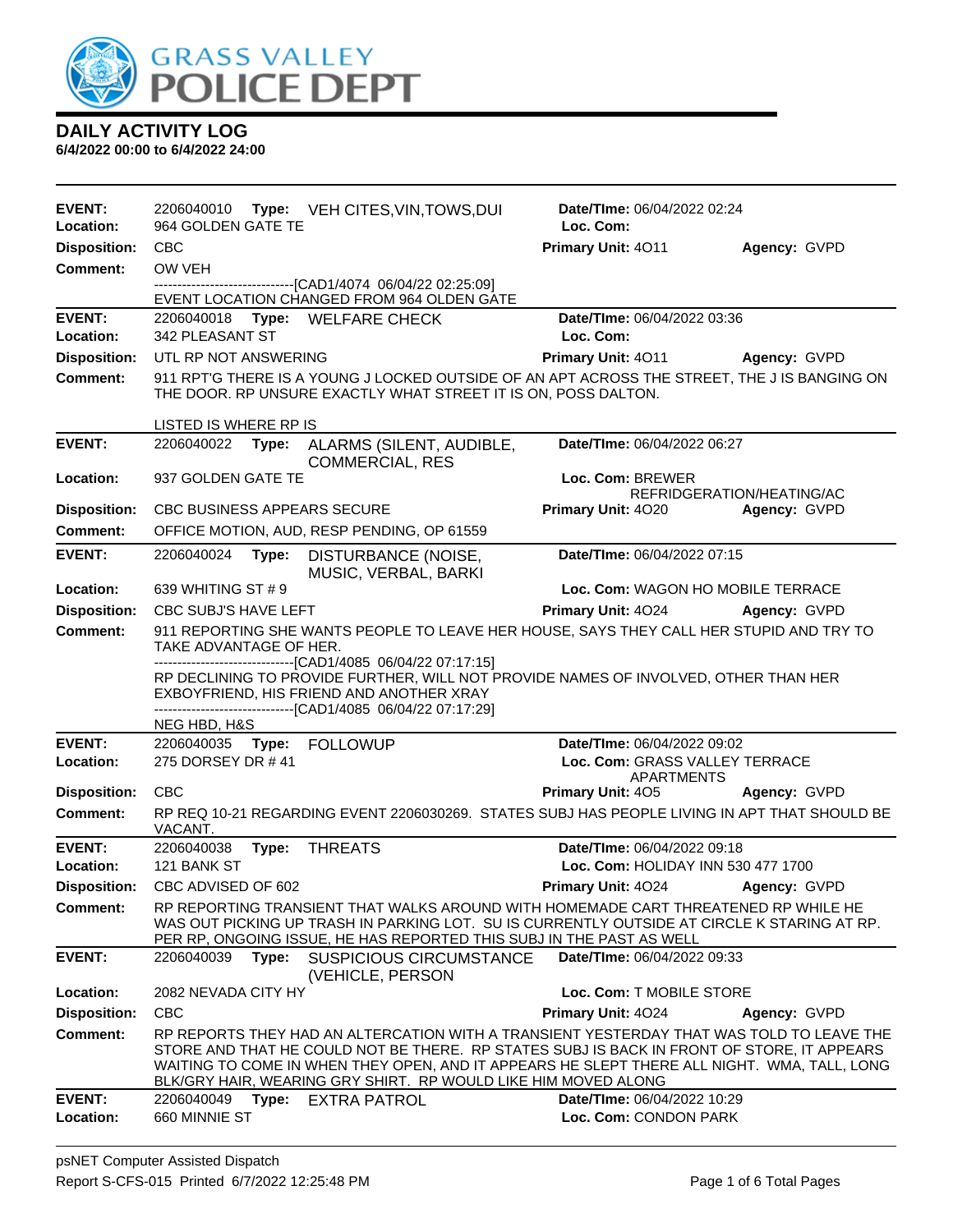

| <b>Disposition:</b>        | <b>CBC</b>                                                                                                                                                                                                                                                                                                         | <b>Primary Unit: 402</b>                             | Agency: GVPD |
|----------------------------|--------------------------------------------------------------------------------------------------------------------------------------------------------------------------------------------------------------------------------------------------------------------------------------------------------------------|------------------------------------------------------|--------------|
| <b>Comment:</b>            | -------------------------------[CAD3/4051 06/04/22 10:30:24]<br>EVENT LOCATION CHANGED FROM CONDON PARK<br>-----------------[4O2/MDT 06/04/22 10:59]                                                                                                                                                               |                                                      |              |
|                            | LOCATED AND REMOVED GRAFFITI FROM DISK GOLF COURSE RESTROOMS AND OVERFLOW PARKING LOT<br><b>BARRIERS</b>                                                                                                                                                                                                           |                                                      |              |
| <b>EVENT:</b><br>Location: | 2206040053 Type: VEH CITES, VIN, TOWS, DUI<br>208 SUTTON WY                                                                                                                                                                                                                                                        | Date/TIme: 06/04/2022 10:36<br>Loc. Com:             |              |
| <b>Disposition:</b>        | <b>CBC</b>                                                                                                                                                                                                                                                                                                         | Primary Unit: 4024                                   | Agency: GVPD |
| <b>Comment:</b>            | O/W VEH BLOCKING                                                                                                                                                                                                                                                                                                   |                                                      |              |
|                            | --------------------[CAD3/4051 06/04/22 10:36:08]<br>EVENT LOCATION CHANGED FROM 208 SUTTON                                                                                                                                                                                                                        |                                                      |              |
| <b>EVENT:</b>              | Type: TRAFFIC (DUI, PARKING,<br>2206040057<br>SPEED, HAZ                                                                                                                                                                                                                                                           | Date/TIme: 06/04/2022 10:42                          |              |
| Location:                  | 49/20 RAMP STATE/BRUNSWICK RD                                                                                                                                                                                                                                                                                      | Loc. Com: NB                                         |              |
| <b>Disposition:</b>        | <b>CBC WILL NOTIFY CALTRANS</b>                                                                                                                                                                                                                                                                                    | Primary Unit: 4015                                   | Agency: GVPD |
| <b>Comment:</b>            | LIGHT AT TOP OF OFF RAMP NOT CYCLING BACKING UP TRAFFIC                                                                                                                                                                                                                                                            |                                                      |              |
| <b>EVENT:</b>              | 2206040059 Type: VEHICLE STOP                                                                                                                                                                                                                                                                                      | Date/TIme: 06/04/2022 10:45                          |              |
| Location:                  | 144 IDAHO MARYLAND RD                                                                                                                                                                                                                                                                                              | Loc. Com: MARK'S CYCLE SHOP                          |              |
| <b>Disposition:</b>        | WA                                                                                                                                                                                                                                                                                                                 | <b>Primary Unit: 4024</b>                            | Agency: GVPD |
| <b>Comment:</b>            | License: 6NSM544<br>-------------------------[CAD3/4051_06/04/22 10:46:42]                                                                                                                                                                                                                                         |                                                      |              |
|                            | EVENT LOCATION CHANGED FROM MARKS CYCLE SHOP                                                                                                                                                                                                                                                                       |                                                      |              |
| <b>EVENT:</b><br>Location: | 2206040063 Type: VEHICLE STOP<br><b>BRIGHTON ST/PACKARD DR</b>                                                                                                                                                                                                                                                     | Date/TIme: 06/04/2022 11:02<br>Loc. Com:             |              |
| <b>Disposition:</b>        | WA                                                                                                                                                                                                                                                                                                                 | Primary Unit: 4024                                   | Agency: GVPD |
| <b>Comment:</b>            | License:<br><b>TRUCK AND TRAILER</b>                                                                                                                                                                                                                                                                               |                                                      |              |
|                            | -------------------------------[CAD3/4051 06/04/22 11:03:07]<br>EVENT LOCATION CHANGED FROM BRIGHTON / PACKARD                                                                                                                                                                                                     |                                                      |              |
| <b>EVENT:</b>              | 2206040073<br>DISTURBANCE (NOISE,<br>Type:<br>MUSIC, VERBAL, BARKI                                                                                                                                                                                                                                                 | Date/TIme: 06/04/2022 11:44                          |              |
| Location:                  | 1145 SUTTON WY                                                                                                                                                                                                                                                                                                     | Loc. Com: GOODWILL                                   |              |
| <b>Disposition:</b>        | HBD LOG PER 4015                                                                                                                                                                                                                                                                                                   | <b>Primary Unit:</b>                                 | Agency: GVPD |
| <b>Comment:</b>            | 911 REPORTING XRAY CUSTOMER GOT IRATE WITH STAFF WHEN THEY REFUSED A RETURN. RP STATES<br>XRAY LEFT WHEN HE CALLED LE. SU LEFT IN A BLU VAN, UNK DOT. NOT REQ LE RESONSE, WILL CALL<br><b>BACK IF ANYTHING CHANGES.</b>                                                                                            |                                                      |              |
| <b>EVENT:</b>              | ***** EVENT CLOSED BY CAD3 WITH COMMENT-LOG PER 4015<br>2206040075<br>ANIMALS (ABUSE, LOOSE,<br>Type:                                                                                                                                                                                                              | Date/TIme: 06/04/2022 12:09                          |              |
|                            | FOUND, INJURED)                                                                                                                                                                                                                                                                                                    |                                                      |              |
| Location:                  | 85 ROCKWOOD DR                                                                                                                                                                                                                                                                                                     | Loc. Com: APARTMENTS DIRECTLY UP HILL<br><b>FROM</b> |              |
| <b>Disposition:</b>        | <b>CBC</b>                                                                                                                                                                                                                                                                                                         | Primary Unit: 4Z15                                   | Agency: GVPD |
| <b>Comment:</b>            | RP REPORTING LEFT OUTSIDE ON PATIO OF APARTMETN UNATTENDED FOR OVER 3 HOURS, BARKING<br>LOUDLY. XRAY CONSISTANTLY MAKING LOTS OF 415 LOUD NOISES, AND RP STATES THE DOG BARKING IS<br>TOO MUCH. UNK UNIT NUMBER NOISE IS COMING FROM, BUT RP STATES LOTS OF NOISE COMPLAINTS<br>CALLED IN ON XRAY WHO LIVES THERE. |                                                      |              |
| <b>EVENT:</b>              | 2206040080<br>Type: PUBLIC RELATION CONTACT                                                                                                                                                                                                                                                                        | Date/TIme: 06/04/2022 12:23                          |              |
| Location:                  | 210 SUTTON WY # 233                                                                                                                                                                                                                                                                                                | Loc. Com:                                            |              |
| <b>Disposition:</b>        | CBC                                                                                                                                                                                                                                                                                                                | Primary Unit: 4024                                   | Agency: GVPD |
| <b>Comment:</b>            | RP REQ 10-21 REGARDING TENANT WHO LETS HER BOYFRIEND WHO WAS ARRESTED FOR LEWD ACTS<br>STAY AT HER APARTMENT, MAKING OTHER TENANTS UNCOMFORTABLE.                                                                                                                                                                  |                                                      |              |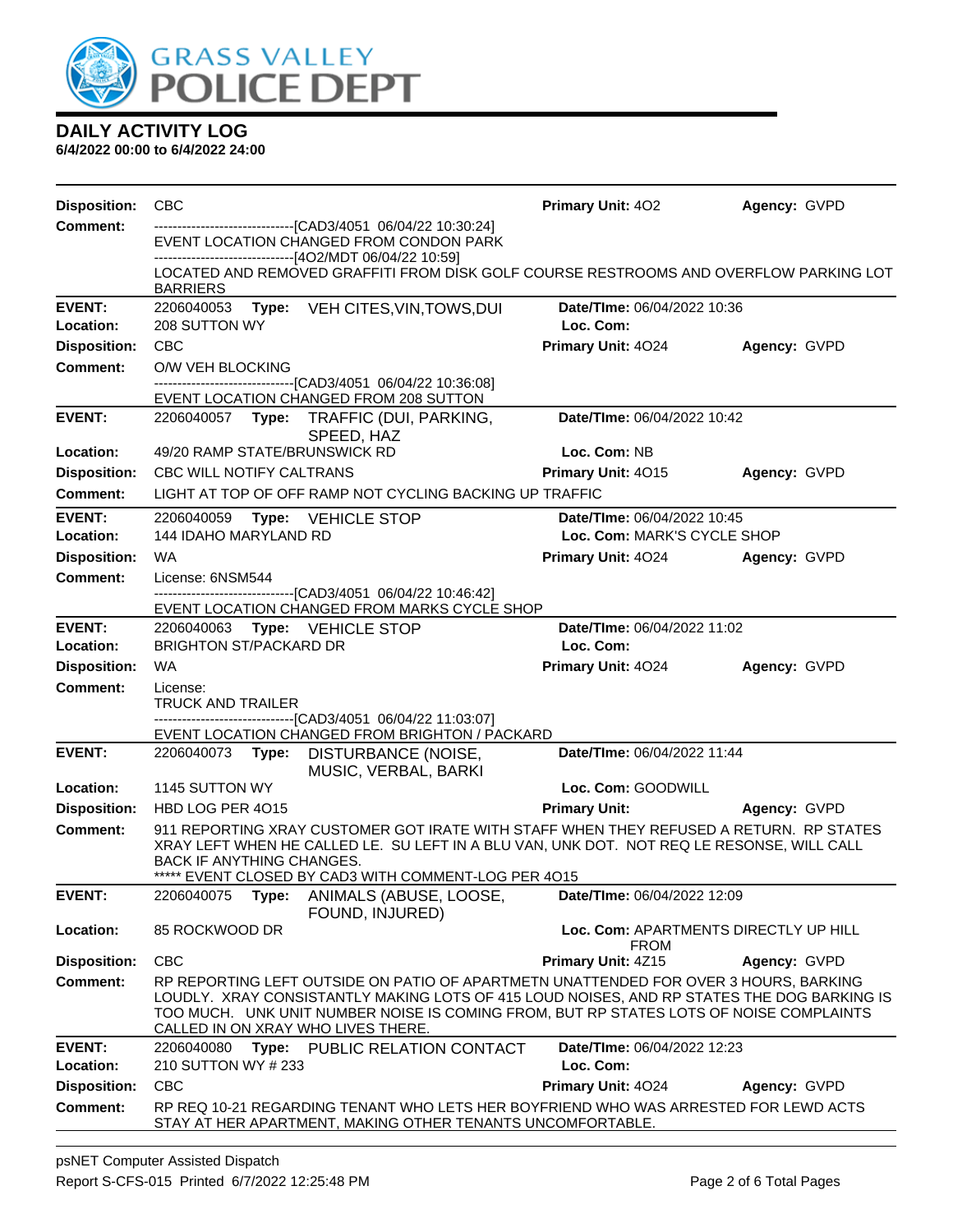

| <b>EVENT:</b>       | 2206040081                                                                                                                                                                                                                                                                                                           | Type: ALL OTHERS                                                                                                                                                                                                                | Date/TIme: 06/04/2022 12:41         |              |  |
|---------------------|----------------------------------------------------------------------------------------------------------------------------------------------------------------------------------------------------------------------------------------------------------------------------------------------------------------------|---------------------------------------------------------------------------------------------------------------------------------------------------------------------------------------------------------------------------------|-------------------------------------|--------------|--|
| Location:           | 10609 ALTA ST<br>Loc. Com: MAUTINO PARK                                                                                                                                                                                                                                                                              |                                                                                                                                                                                                                                 |                                     |              |  |
| <b>Disposition:</b> | CBC                                                                                                                                                                                                                                                                                                                  |                                                                                                                                                                                                                                 | Primary Unit: 4024                  | Agency: GVPD |  |
| <b>Comment:</b>     |                                                                                                                                                                                                                                                                                                                      | -------------------------------[CAD3/4051 06/04/22 12:41:51]                                                                                                                                                                    |                                     |              |  |
|                     |                                                                                                                                                                                                                                                                                                                      | EVENT LOCATION CHANGED FROM DE MAUTINO PARK                                                                                                                                                                                     |                                     |              |  |
| <b>EVENT:</b>       |                                                                                                                                                                                                                                                                                                                      | 2206040083 Type: SUSPICIOUS CIRCUMSTANCE<br>(VEHICLE, PERSON                                                                                                                                                                    | Date/TIme: 06/04/2022 12:56         |              |  |
| <b>Location:</b>    | <b>BUTLER ST/PACKARD DR</b>                                                                                                                                                                                                                                                                                          |                                                                                                                                                                                                                                 | Loc. Com: TWD SQUIRREL CREEK        |              |  |
| <b>Disposition:</b> | UTL                                                                                                                                                                                                                                                                                                                  |                                                                                                                                                                                                                                 | <b>Primary Unit: 4024</b>           | Agency: GVPD |  |
| Comment:            |                                                                                                                                                                                                                                                                                                                      | 911 REPORTING WMA WHI HAT, CHECKERED SWEATER WALKING AROUND LOOKING INTO PEOPLES CARS.<br>LAST SEEN JUST PRIOR TO CALL, WALKING ALONG BUTLER TWD SQUIRREL CREEK<br>-------------------------------[CAD3/4051_06/04/22 13:01:23] |                                     |              |  |
|                     | 4O15 ADVISED                                                                                                                                                                                                                                                                                                         |                                                                                                                                                                                                                                 |                                     |              |  |
| <b>EVENT:</b>       | 2206040085<br>Type:                                                                                                                                                                                                                                                                                                  | TRAFFIC (DUI, PARKING,<br>SPEED, HAZ                                                                                                                                                                                            | Date/TIme: 06/04/2022 12:59         |              |  |
| Location:           | 49/20 RAMP STATE/DORSEY DR                                                                                                                                                                                                                                                                                           |                                                                                                                                                                                                                                 | Loc. Com: NB                        |              |  |
| <b>Disposition:</b> | <b>HBD</b>                                                                                                                                                                                                                                                                                                           |                                                                                                                                                                                                                                 | <b>Primary Unit:</b>                | Agency: GVPD |  |
| <b>Comment:</b>     | ***** EVENT CLOSED BY CAD1                                                                                                                                                                                                                                                                                           | 911 XFER TO CHP, CARDBOARD BOX IN #1 LANE.                                                                                                                                                                                      |                                     |              |  |
| <b>EVENT:</b>       | Date/TIme: 06/04/2022 13:00<br>2206040086<br>Type: DISTURBANCE (NOISE,<br>MUSIC, VERBAL, BARKI                                                                                                                                                                                                                       |                                                                                                                                                                                                                                 |                                     |              |  |
| Location:           | SUTTON WY/DORSEY DR                                                                                                                                                                                                                                                                                                  |                                                                                                                                                                                                                                 | Loc. Com:                           |              |  |
| <b>Disposition:</b> | UTL                                                                                                                                                                                                                                                                                                                  |                                                                                                                                                                                                                                 | Primary Unit: 4018                  | Agency: GVPD |  |
| <b>Comment:</b>     | 911 RPTG 415 BETWEEN MALE AND FEMALE                                                                                                                                                                                                                                                                                 |                                                                                                                                                                                                                                 |                                     |              |  |
|                     | WMA BLK SHIRT<br>WFA BLU SHIRT SHORTS AND PANTS                                                                                                                                                                                                                                                                      |                                                                                                                                                                                                                                 |                                     |              |  |
| <b>EVENT:</b>       | 2206040088<br>Type:                                                                                                                                                                                                                                                                                                  | DISTURBANCE (NOISE,                                                                                                                                                                                                             | Date/TIme: 06/04/2022 13:05         |              |  |
|                     |                                                                                                                                                                                                                                                                                                                      | MUSIC, VERBAL, BARKI                                                                                                                                                                                                            |                                     |              |  |
| Location:           | SUTTON WY/OLYMPIA PARK RD                                                                                                                                                                                                                                                                                            |                                                                                                                                                                                                                                 | Loc. Com:                           |              |  |
| <b>Disposition:</b> | HBD CLOSE PER 4015                                                                                                                                                                                                                                                                                                   |                                                                                                                                                                                                                                 | <b>Primary Unit:</b>                | Agency: GVPD |  |
| <b>Comment:</b>     | XRAY THROWING THINGS AT VEHS PASSING BY, 2 MALES YELLING. 2 MALES JUST LEFT IN WHI TOYT<br>SEDAN, AND XRAY WAS BEING CHASED BY ANOTHER MALE ON FOOT TWD IDAHO MARYLAND, WENT INTO<br>OLYMPIA GARDENS THROUGH THE FURTHER ENTRANCE. RP HAS LEFT AREA<br>--------------------------------[CAD1/4085 06/04/22 13:14:42] |                                                                                                                                                                                                                                 |                                     |              |  |
|                     | RELATED TO EVENT 2206040088                                                                                                                                                                                                                                                                                          |                                                                                                                                                                                                                                 |                                     |              |  |
| <b>EVENT:</b>       |                                                                                                                                                                                                                                                                                                                      | ***** EVENT CLOSED BY CAD1 WITH COMMENT-CLOSE PER 4015                                                                                                                                                                          | Date/TIme: 06/04/2022 14:34         |              |  |
|                     | 2206040099                                                                                                                                                                                                                                                                                                           | Type: 911 UNKNOWN<br>(HANGUPS, ABAN'S)                                                                                                                                                                                          |                                     |              |  |
| Location:           | LAT: 39.22755400 LONG: -121.068327                                                                                                                                                                                                                                                                                   |                                                                                                                                                                                                                                 | Loc. Com:                           |              |  |
| <b>Disposition:</b> | <b>HBD</b>                                                                                                                                                                                                                                                                                                           |                                                                                                                                                                                                                                 | <b>Primary Unit:</b>                | Agency: GVPD |  |
| <b>Comment:</b>     |                                                                                                                                                                                                                                                                                                                      | 911 FEMALE TALKING ABOUT THE RAIN AND THEN HUNG UP<br>------------------------[CAD3/4051_06/04/22 14:35:07]                                                                                                                     |                                     |              |  |
|                     | NOT ABLE TO CALL NUMBER BACK<br>***** EVENT CLOSED BY CAD1                                                                                                                                                                                                                                                           |                                                                                                                                                                                                                                 |                                     |              |  |
| <b>EVENT:</b>       | 2206040101                                                                                                                                                                                                                                                                                                           | Type: PROPERTY LOST OR FOUND                                                                                                                                                                                                    | Date/TIme: 06/04/2022 14:39         |              |  |
| Location:           | 972 SUTTON WY                                                                                                                                                                                                                                                                                                        |                                                                                                                                                                                                                                 | Loc. Com: BEST WESTERN 530 273 1393 |              |  |
| <b>Disposition:</b> | <b>CBC</b>                                                                                                                                                                                                                                                                                                           |                                                                                                                                                                                                                                 | Primary Unit: 4Z15                  | Agency: GVPD |  |
| <b>Case No:</b>     | G2201400                                                                                                                                                                                                                                                                                                             |                                                                                                                                                                                                                                 |                                     |              |  |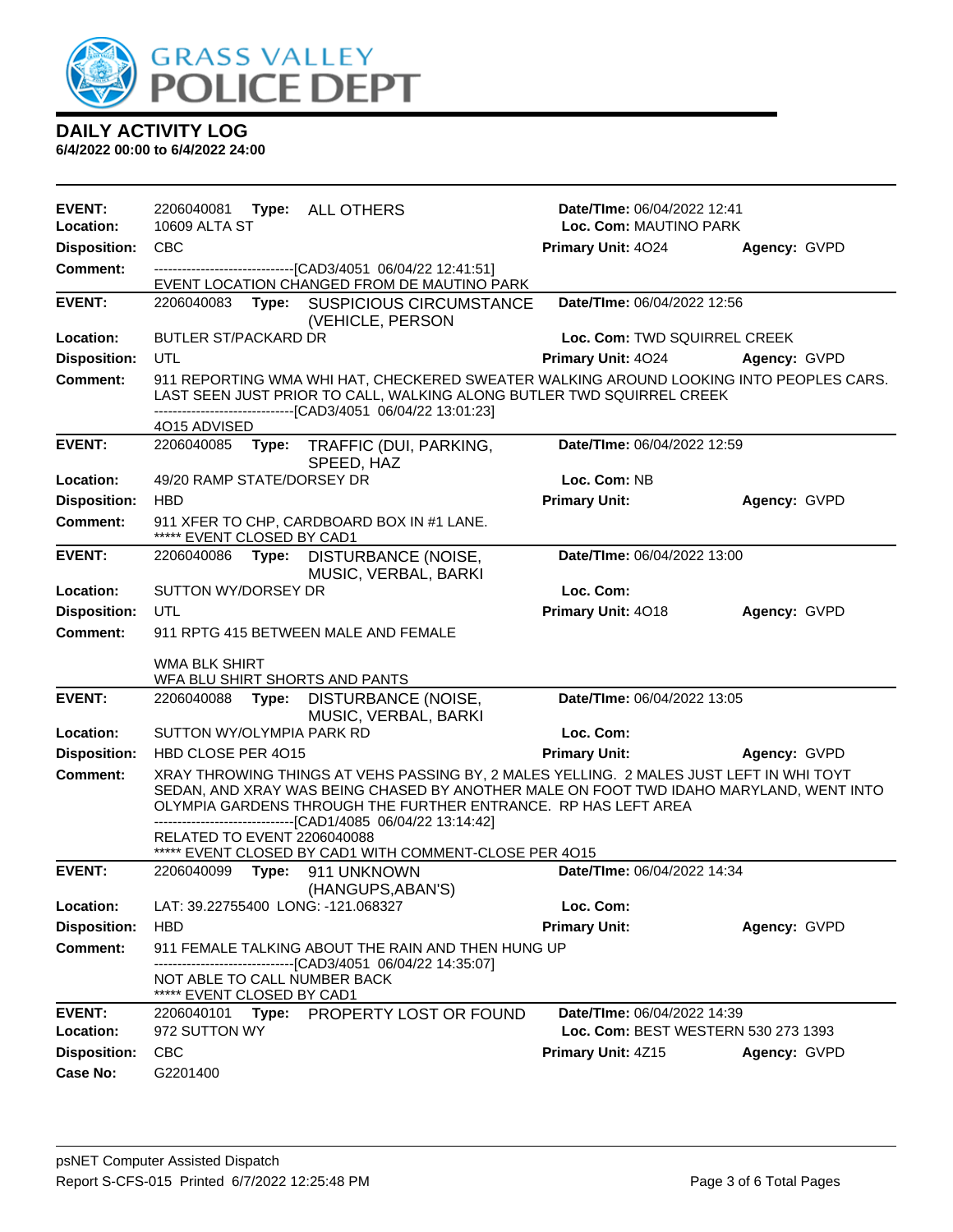

| Comment:            | RP RPTG FINDING POSS STOLEN WALLET AND CREDIT CARD                                                                                                                                                                |       |                                                                                                                                                           |                                                                                  |              |  |
|---------------------|-------------------------------------------------------------------------------------------------------------------------------------------------------------------------------------------------------------------|-------|-----------------------------------------------------------------------------------------------------------------------------------------------------------|----------------------------------------------------------------------------------|--------------|--|
|                     |                                                                                                                                                                                                                   |       | --------------------------[CAD2/4106_06/04/22 16:46:53]<br>ISSUED CASE# G2201400-G2201400 FOR GVPD by UNIT 4Z15                                           |                                                                                  |              |  |
| <b>EVENT:</b>       | 2206040102                                                                                                                                                                                                        | Type: | TRAFFIC (DUI, PARKING,<br>SPEED, HAZ                                                                                                                      | Date/TIme: 06/04/2022 14:50                                                      |              |  |
| Location:           | 10837 ROUGH & READY HIGHWAY                                                                                                                                                                                       |       |                                                                                                                                                           | Loc. Com: LYMAN GILMORE SCHOOL                                                   |              |  |
| <b>Disposition:</b> | CBC SHES CODE 4                                                                                                                                                                                                   |       |                                                                                                                                                           | <b>Primary Unit: 4024</b><br>Agency: GVPD                                        |              |  |
| Comment:            |                                                                                                                                                                                                                   |       | <b>GRAVEYARD FROM LYMAN GILMORE</b><br>------------------------------[CAD3/4051 06/04/22 15:05:59]                                                        | 911 RPTG WFA LONG BLK HAIR JEANS CARRYING BOXES WALKING IN TRAFFIC. WALKING TWDS |              |  |
|                     |                                                                                                                                                                                                                   |       | RP BACK ON 911 RPTG SAME THING- ADVISED WE MADE CTC WITH SUBJ                                                                                             |                                                                                  |              |  |
| <b>EVENT:</b>       | 2206040106                                                                                                                                                                                                        |       | Type: SUSPICIOUS CIRCUMSTANCE<br>(VEHICLE, PERSON                                                                                                         | Date/TIme: 06/04/2022 15:11                                                      |              |  |
| Location:           | 362 RAILROAD AV                                                                                                                                                                                                   |       |                                                                                                                                                           | Loc. Com: RENTAL GUYS                                                            |              |  |
| <b>Disposition:</b> |                                                                                                                                                                                                                   |       | CBC NEG CRIME, RP MOVING ALONG                                                                                                                            | Primary Unit: 4018                                                               | Agency: GVPD |  |
| Comment:            | RP RPTG HE IS BEING FOLLOWED BY WHI FORD F150 TRUCK. RP STATING HE WAS FILMING THE DRIVER<br>AND THE DRIVER DIDNT LIKE BEING FILMED. RP WILL BE STANDING BY FOR CTC BECAUSE HE IS AFRAID TO<br>WALK BY THE DRIVER |       |                                                                                                                                                           |                                                                                  |              |  |
|                     | THE PROPERTY                                                                                                                                                                                                      |       | -------------------[CAD3/4051_06/04/22 15:17:10]<br>EMPLOYEE CALLED IN STATING ORIGINAL RP WAS HARSSING PEOPLE AND WANTS HIM REMOVED FROM                 |                                                                                  |              |  |
| <b>EVENT:</b>       | 2206040110                                                                                                                                                                                                        |       | Type: 911 UNKNOWN<br>(HANGUPS, ABAN'S)                                                                                                                    | Date/TIme: 06/04/2022 15:27                                                      |              |  |
| Location:           |                                                                                                                                                                                                                   |       | LAT: 39.22596000 LONG: -121.045786                                                                                                                        | Loc. Com:                                                                        |              |  |
| <b>Disposition:</b> | <b>HBD</b>                                                                                                                                                                                                        |       |                                                                                                                                                           | <b>Primary Unit:</b>                                                             | Agency: GVPD |  |
| <b>Comment:</b>     | 911 XRAY STATES ACCIDENTAL AND DISCONNECTS                                                                                                                                                                        |       |                                                                                                                                                           |                                                                                  |              |  |
|                     | ON CALLBACK, MSG LEFT<br>***** EVENT CLOSED BY CAD1                                                                                                                                                               |       | -------------------------------[CAD1/4085 06/04/22 15:28:12]                                                                                              |                                                                                  |              |  |
| <b>EVENT:</b>       |                                                                                                                                                                                                                   |       | 2206040111 Type: COMMUNITY POLICING<br><b>ACTION</b>                                                                                                      | Date/TIme: 06/04/2022 15:27                                                      |              |  |
| <b>Disposition:</b> | CBC                                                                                                                                                                                                               |       |                                                                                                                                                           | Primary Unit: 402                                                                | Agency: GVPD |  |
| Comment:            |                                                                                                                                                                                                                   |       |                                                                                                                                                           |                                                                                  |              |  |
| <b>EVENT:</b>       | 2206040117                                                                                                                                                                                                        | Type: | DISTURBANCE (NOISE,<br>MUSIC, VERBAL, BARKI                                                                                                               | Date/TIme: 06/04/2022 16:04                                                      |              |  |
| Location:           | 972 SUTTON WY                                                                                                                                                                                                     |       |                                                                                                                                                           | Loc. Com: BEST WESTERN 530 273 1393                                              |              |  |
| <b>Disposition:</b> |                                                                                                                                                                                                                   |       | CBC ADVISED OF 602, PROPERTY WAS RETURNED                                                                                                                 | Primary Unit: 4015                                                               | Agency: GVPD |  |
| <b>Comment:</b>     |                                                                                                                                                                                                                   |       | EMPLOYEE REPORTING A WFA BLK SHIRT IS TRYING TO GET INTO A ROOM TO GET HER ITEMS. PER RP<br>SUBJS BELONGINGS ARE WITH GVPD. NEG WEAPONS SEEN, VERBAL ONLY |                                                                                  |              |  |
| <b>EVENT:</b>       | 2206040125                                                                                                                                                                                                        | Type: | 911 UNKNOWN<br>(HANGUPS, ABAN'S)                                                                                                                          | Date/TIme: 06/04/2022 16:34                                                      |              |  |
| Location:           | <b>BANK ST/BENNETT ST</b>                                                                                                                                                                                         |       |                                                                                                                                                           | Loc. Com:                                                                        |              |  |
| <b>Disposition:</b> | <b>HBD</b>                                                                                                                                                                                                        |       |                                                                                                                                                           | <b>Primary Unit:</b>                                                             | Agency: GVPD |  |
| <b>Comment:</b>     | 911 ACCIDENTAL, CODE 4<br>EVENT CLOSED BY CAD1                                                                                                                                                                    |       |                                                                                                                                                           |                                                                                  |              |  |
| <b>EVENT:</b>       | 2206040127                                                                                                                                                                                                        | Type: | ANIMALS (ABUSE, LOOSE,<br>FOUND, INJURED)                                                                                                                 | Date/TIme: 06/04/2022 16:49                                                      |              |  |
| Location:           | 669 SO AUBURN ST                                                                                                                                                                                                  |       |                                                                                                                                                           | Loc. Com:                                                                        |              |  |
| <b>Disposition:</b> |                                                                                                                                                                                                                   |       | CBC NEG CRIME, RP WILL CONTACT AC                                                                                                                         | Primary Unit: 4024                                                               | Agency: GVPD |  |
| <b>Comment:</b>     |                                                                                                                                                                                                                   |       | RP REQ 1021 REF NEIGHBORS VERY AGRESSIVE DOG. PER RP ONGOING ISSUE                                                                                        |                                                                                  |              |  |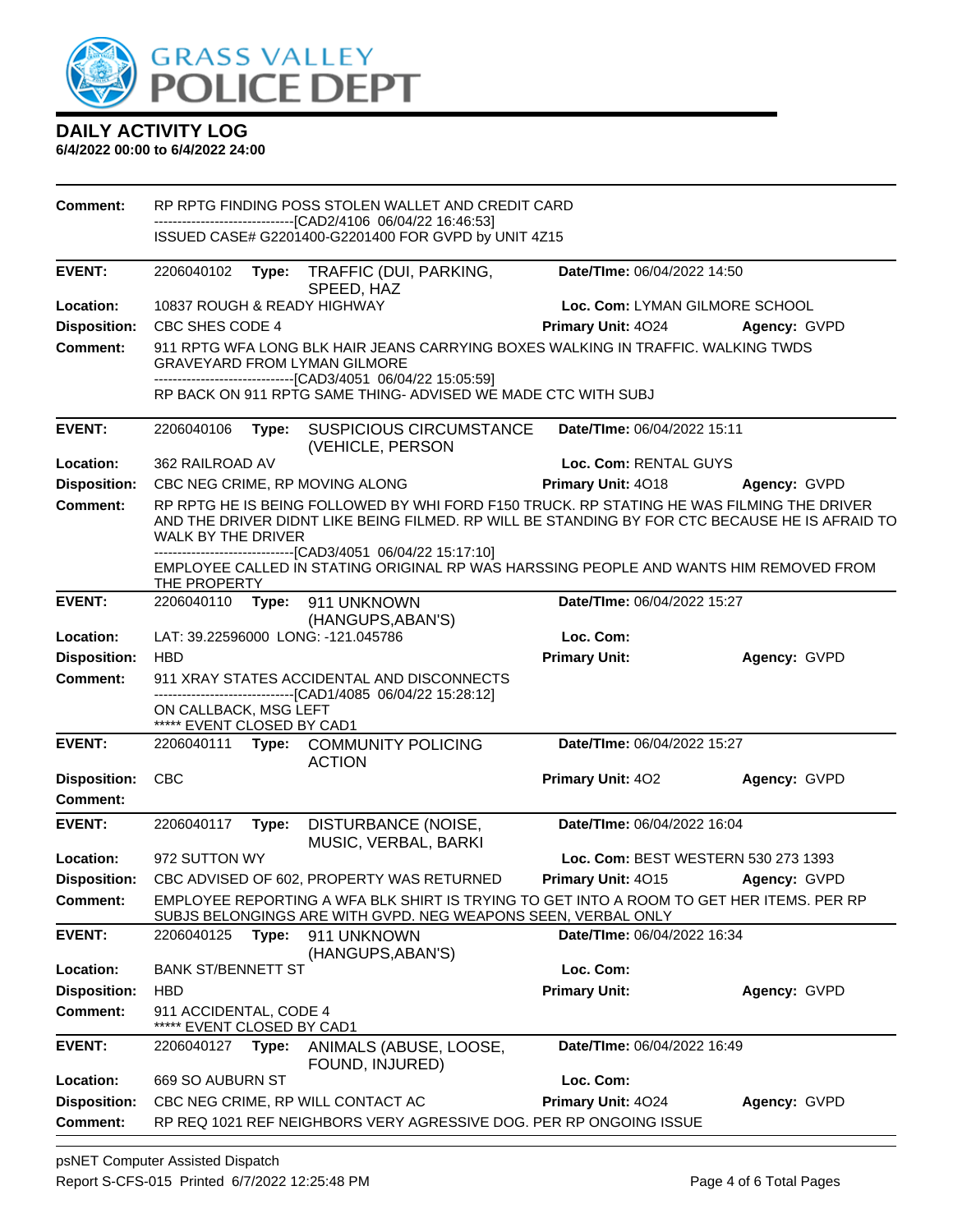

| <b>EVENT:</b>              | 2206040129                                                                                                                                                                                                                                                                                         |       | Type: ANIMALS (ABUSE, LOOSE,<br>FOUND, INJURED)                                                                                                                                                                                   | Date/TIme: 06/04/2022 17:04                                    |              |
|----------------------------|----------------------------------------------------------------------------------------------------------------------------------------------------------------------------------------------------------------------------------------------------------------------------------------------------|-------|-----------------------------------------------------------------------------------------------------------------------------------------------------------------------------------------------------------------------------------|----------------------------------------------------------------|--------------|
| Location:                  | 126 W BERRYHILL DR # 103                                                                                                                                                                                                                                                                           |       | Loc. Com: BERRYHILL APARTMENTS                                                                                                                                                                                                    |                                                                |              |
| <b>Disposition:</b>        | RPT DOG WAS BOOKED                                                                                                                                                                                                                                                                                 |       |                                                                                                                                                                                                                                   | Primary Unit: 4024                                             | Agency: GVPD |
| Case No:                   | G2201401                                                                                                                                                                                                                                                                                           |       |                                                                                                                                                                                                                                   |                                                                |              |
| Comment:                   |                                                                                                                                                                                                                                                                                                    |       | RP REQ PU OF A DOG, SHE HAS NOT BEEN ABLE TO FIND ITS OWNER. 60 LB DOG, COLLAR BUT NO TAGS.<br>RP HAS IT LEASHED TO THE STAIRWELL OUTSIDE HER APARTMENT.<br>-------------------------------[CAD1/4085 06/04/22 17:28:36]          |                                                                |              |
|                            |                                                                                                                                                                                                                                                                                                    |       | ISSUED CASE# G2201401 FOR AGENCY GVPD by UNIT 4O24                                                                                                                                                                                |                                                                |              |
| <b>EVENT:</b>              |                                                                                                                                                                                                                                                                                                    |       | 2206040138 Type: TRAFFIC (DUI, PARKING,<br>SPEED, HAZ                                                                                                                                                                             | Date/TIme: 06/04/2022 17:54                                    |              |
| Location:                  | WE MAIN ST/ALTA ST                                                                                                                                                                                                                                                                                 |       |                                                                                                                                                                                                                                   | Loc. Com: TOWARDS GV                                           |              |
| <b>Disposition:</b>        |                                                                                                                                                                                                                                                                                                    |       | CBC VEH LEFT CITY JURISDICTION                                                                                                                                                                                                    | Primary Unit: 4015                                             | Agency: GVPD |
| <b>Comment:</b>            |                                                                                                                                                                                                                                                                                                    |       | PER CALFIRE WHI TOYT SOLANO LIC: 4QLE532 POSS 23152 SWERVING AND UNABLE TO MAINTAIN LANES<br>-------------------------------[CAD1/4085 06/04/22 17:54:40]                                                                         |                                                                |              |
|                            | <b>VOICED</b>                                                                                                                                                                                                                                                                                      |       | ----------------------------[CAD1/4085 06/04/22 17:57:08]                                                                                                                                                                         |                                                                |              |
|                            |                                                                                                                                                                                                                                                                                                    |       | PER CALFIRE VEH IS NOW AT IDAHO MARYLAND ROUNDABOUT<br>---------------------------------[CAD2/4106 06/04/22 18:01:12]                                                                                                             |                                                                |              |
|                            |                                                                                                                                                                                                                                                                                                    |       | 911 FROM PARAMEDIC UNIT SUBJ NOW TURNING ONTO GREENHORN FROM BRUNSWICK/ XFER TO CHP                                                                                                                                               |                                                                |              |
| <b>EVENT:</b>              | 2206040140                                                                                                                                                                                                                                                                                         |       | Type: CITIZEN ASSIST (CIVIL<br>STANDBY'S, LOCKOUT                                                                                                                                                                                 | Date/TIme: 06/04/2022 18:02                                    |              |
| Location:                  | MALTMAN DR/OLYMPIA PARK RD                                                                                                                                                                                                                                                                         |       |                                                                                                                                                                                                                                   | Loc. Com:                                                      |              |
| <b>Disposition:</b>        | CBC                                                                                                                                                                                                                                                                                                |       |                                                                                                                                                                                                                                   | Primary Unit: 4015                                             | Agency: GVPD |
| <b>Comment:</b>            | <b>FLAGGED DOWN BY 1</b>                                                                                                                                                                                                                                                                           |       | ------------------------[CAD1/4085 06/04/22 18:02:56]                                                                                                                                                                             |                                                                |              |
|                            |                                                                                                                                                                                                                                                                                                    |       | EVENT LOCATION CHANGED FROM MALTMAN/OLYMPIA PARK                                                                                                                                                                                  |                                                                |              |
| <b>EVENT:</b>              |                                                                                                                                                                                                                                                                                                    |       | 2206040141 Type: ALARMS (SILENT, AUDIBLE,<br><b>COMMERCIAL, RES</b>                                                                                                                                                               | Date/TIme: 06/04/2022 18:08                                    |              |
| Location:                  | 115 S CHURCH ST                                                                                                                                                                                                                                                                                    |       |                                                                                                                                                                                                                                   | Loc. Com: CLASSIC TATOO                                        |              |
| <b>Disposition:</b>        | <b>CBC BUILDINGRESECURED</b>                                                                                                                                                                                                                                                                       |       |                                                                                                                                                                                                                                   | Primary Unit: 4024                                             | Agency: GVPD |
| Comment:                   |                                                                                                                                                                                                                                                                                                    |       | AUD, UPPER LEVEL OFFICE DOOR, NEG RESP                                                                                                                                                                                            |                                                                |              |
| <b>EVENT:</b>              | 2206040155                                                                                                                                                                                                                                                                                         | Type: | <b>ASSAULTS, BATTERY (415</b><br>PHYSICAL)                                                                                                                                                                                        | Date/TIme: 06/04/2022 19:22                                    |              |
| Location:                  | 155 GLASSON WY                                                                                                                                                                                                                                                                                     |       |                                                                                                                                                                                                                                   | Loc. Com: SIERRA NEVADA MEMORIAL                               |              |
| <b>Disposition:</b>        | CBC NO SIGNS OF TRAUMA                                                                                                                                                                                                                                                                             |       |                                                                                                                                                                                                                                   | <b>HOSPITAL</b><br><b>Primary Unit: 409</b>                    | Agency: GVPD |
| Comment:                   | SUBJ LEFT ER ON FOOT 5 AGO TOWARDS DORSEY DR AFTER BEING DROPPED OFF BY HER BOYFRIEND.<br>WEA BLN HAIR 503 115 DARK LONG SLEEVE SHIRT AND JEANS. SUBJ COMPLAINING ABOUT STAB WOUNDS<br>TO WRIST AND ARMS AND SUBJ HAS STRONG SMELL OF GASOLINE. PER RP WAS ABLE TO SEE CUTS ON<br><b>HER WRIST</b> |       |                                                                                                                                                                                                                                   |                                                                |              |
|                            | SUBJ FLED ON FOOT. 1039 RP                                                                                                                                                                                                                                                                         |       | ---------------[CAD2/4106_06/04/22 19:34:36]                                                                                                                                                                                      |                                                                |              |
| <b>EVENT:</b><br>Location: | 2206040159<br>1381 E MAIN ST                                                                                                                                                                                                                                                                       |       | Type: WELFARE CHECK                                                                                                                                                                                                               | Date/TIme: 06/04/2022 19:58<br>Loc. Com: STATION HOUSE LIQUORS |              |
| <b>Disposition:</b>        |                                                                                                                                                                                                                                                                                                    |       | INF LOG FOR NOW PER 409, CTC PRE                                                                                                                                                                                                  | <b>Primary Unit:</b>                                           | Agency: GVPD |
| <b>Comment:</b>            | 4O9 ADV                                                                                                                                                                                                                                                                                            |       | EMPLOYEE RPTG XRAY WALKED IN AND ADV SHE GOT STABBED. XRAY LEFT WHEN RP SAID HE WOULD<br>CALL LE. HEADED NB ON BRUNSWICK. WFA BLN HAIR BLK SWEATSHIRT, JEAN SHORTS<br>------------------------------[CAD1/4074 06/04/22 20:00:41] |                                                                |              |
|                            |                                                                                                                                                                                                                                                                                                    |       | ***** EVENT CLOSED BY CAD1 WITH COMMENT-LOG FOR NOW PER 4O9, CTC PRE                                                                                                                                                              |                                                                |              |
| <b>EVENT:</b>              | 2206040166                                                                                                                                                                                                                                                                                         | Type: | TRAFFIC (DUI, PARKING,<br>SPEED, HAZ                                                                                                                                                                                              | <b>Date/Time: 06/04/2022 20:47</b>                             |              |